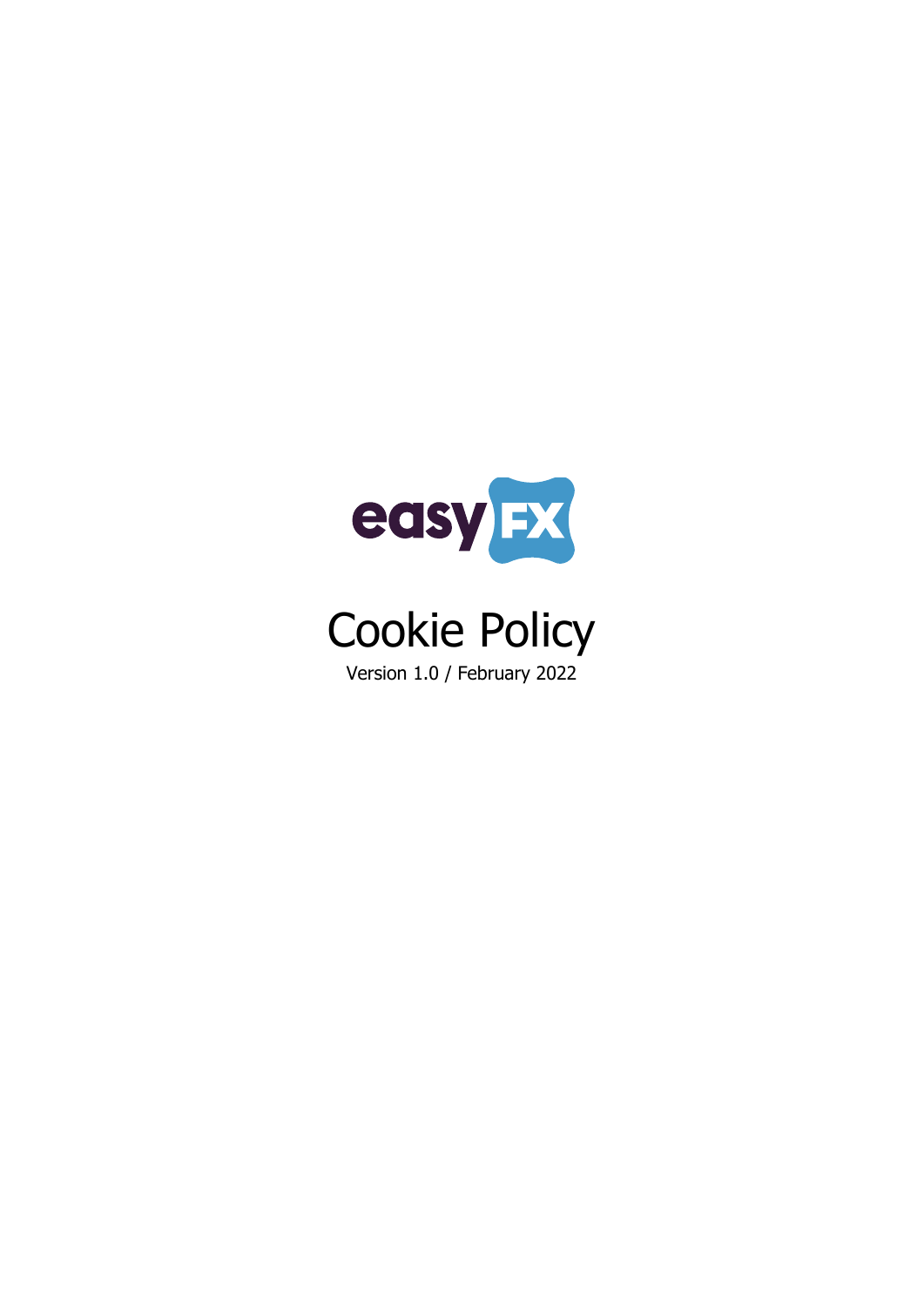**EasyFX** is a trading name of VFX Financial PLC (VFX), Second Floor (61-66), 65 London Wall, London EC3M 5TU.

This document serves as an explanation and guide to the cookies VFX use when providing services through our website and client applications.

# **What are cookies?**

Cookies are small text files containing a string of characters that can be placed on your computer or mobile device that uniquely identify your browser or device.

### **What are cookies used for?**

Cookies allow a site or services to know if your computer or device has visited them before. Cookies are used to help understand how the site or service is being used, help you navigate between pages efficiently, remember your preferences, and improve your browsing experience. Cookies can also help ensure marketing you see online is more relevant to you and your interests.

### **What types of cookies are there?**

There are four categories of cookies: "Strictly Necessary," "Performance," "Functionality," and "Targeting."

- 1. Strictly Necessary Cookies. These cookies are essential, as they enable you to move around the site or service and use its features, such as accessing secure areas.
- 2. Performance Cookies. These cookies collect information about how you have used the service. They are also used to track service usage.
- 3. Functionality Cookies. These cookies allow VFX to remember how you've logged in, when you logged in or out, and usage history. The information collected is usually anonymous, and not used to track your activity on other sites or services.
- 4. Targeting Cookies. VFX, or third party partners may use these types of cookies to deliver advertising that is relevant to your interests. These cookies can remember that your device has visited a site or service, and may also be able to track your device's browsing activity on other sites or services other than VFX. This information may be shared with organizations outside VFX, such as advertisers and/or advertising networks to deliver advertising, and to help measure the effectiveness of an advertising campaign, or other business partners.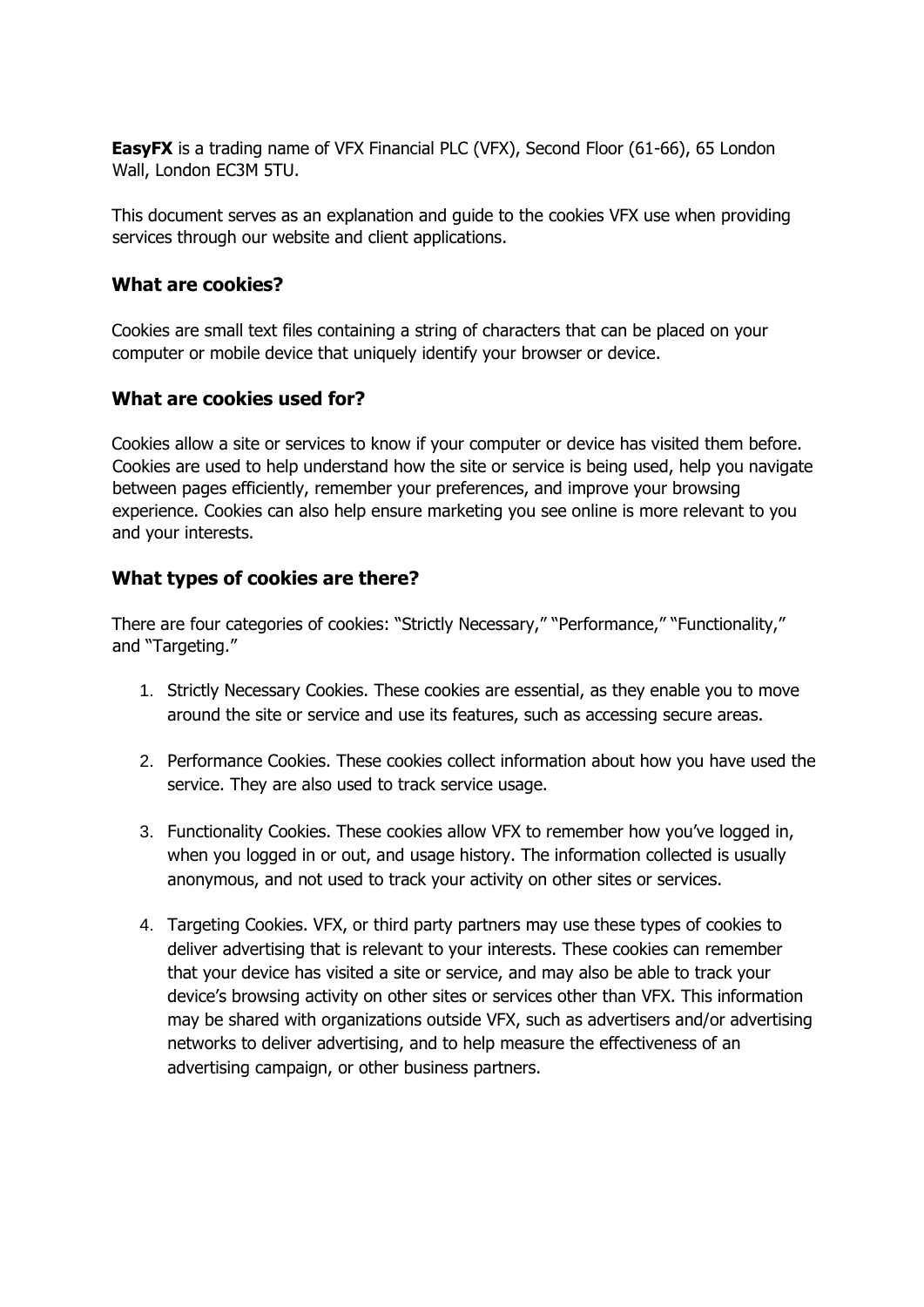# **How long will cookies stay on my device?**

The length of time a cookie will stay on your computer or mobile device depends on whether it is a "persistent" or "session" cookie. Session cookies will only stay on your device until you stop browsing. Persistent cookies stay on your computer or mobile device until they expire or are deleted.

# **First and third party cookies**

First-party cookies are cookies that belong to VFX, third-party cookies are cookies that another party places on your device through our Service. Third-party cookies may be placed on your device by someone providing a service for VFX, for example to help us understand how our service is being used. Third-party cookies may also be placed on your device by our business partners so that they can use them to advertise products and services to you elsewhere on the Internet.

### **How to control and delete cookies**

Controlling or disabling cookies can be done from within the security settings of your browser.

#### **What cookies does VFX use?**

Below is a detailed list of all the cookies VFX utilises, along with a description of their purpose.

### **Hotjar**

**hiSessionUser**  $*$  - A cookie that is set when a user first lands on a page with the Hotjar script. It is used to associate the Hotjar User ID, unique to that site on the browser. This ensures that behaviour in subsequent visits to the same site will be attributed to the same user ID.

**\_hjSession\_\*** - A cookie that holds the current session data. This ensures that subsequent requests within the session window will be attributed to the same Hotjar session.

**\_hjid** - Hotjar - A cookie that is set when the customer first lands on a page with the Hotjar script. It is used to associate the Hotjar User ID, unique to that site on the browser. This ensures that behaviour in subsequent visits to the same site will be attributed to the same user ID.

**\_hjFirstSeen** - This is set to identify a new user's first session. It stores a true/false value, indicating whether this was the first time Hotjar saw this user. It is used by recording filters to identify new user sessions.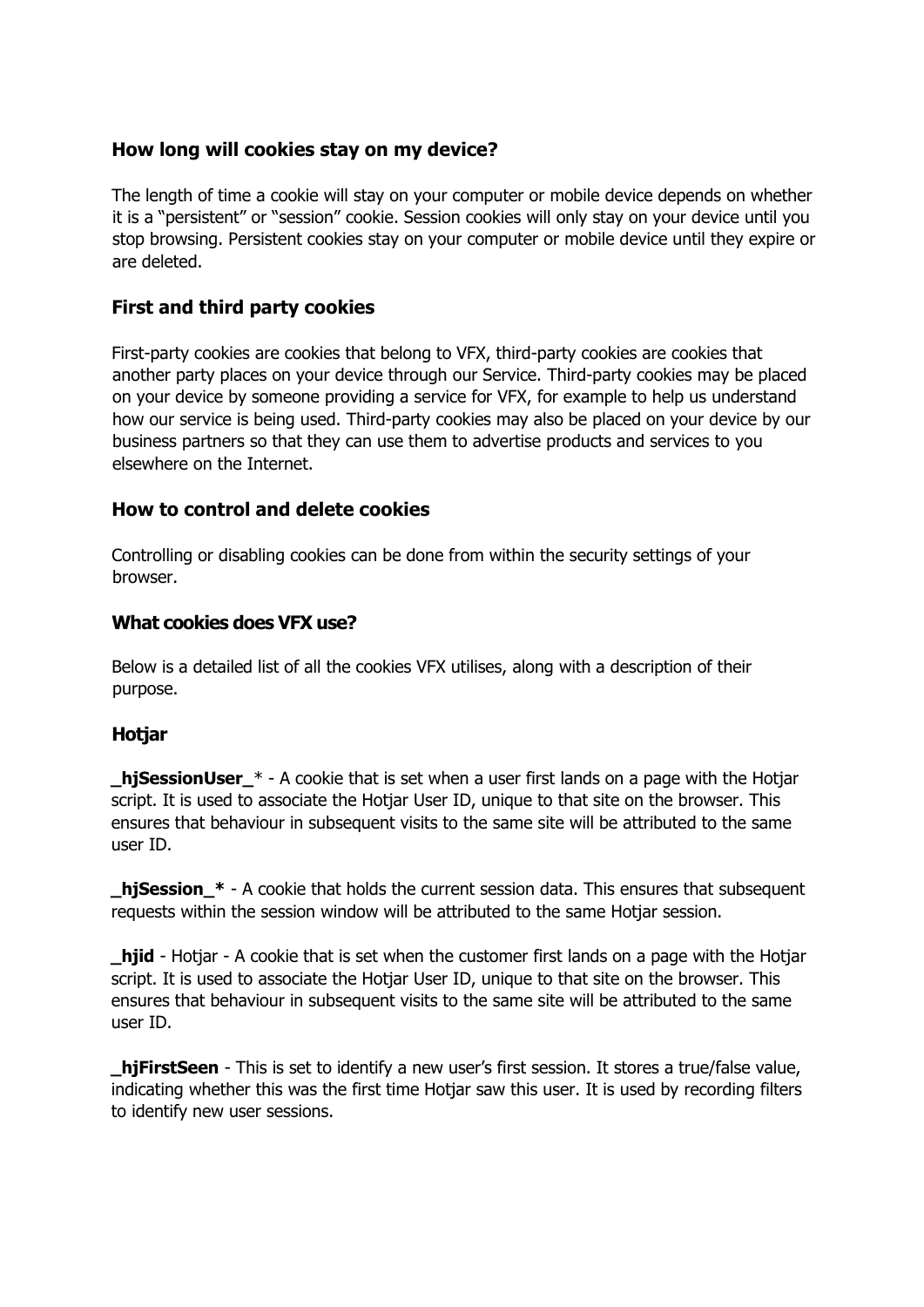# **Google Analytics**

**\_gid** - Google Analytics - This cookie is installed by Google Analytics. The cookie is used to store information of how visitors use a website and helps with analysis of how the website is doing.

**\_ga** - Google Analytics - is used to identify unique users and expires after two years.

**\_gat** - Used to limit the request fee.

### **Positive Slice**

**\_znLoc** - Stores the country code of the client.

**pstzinfo** – Stores the web server time zone to synchronize with client time zone, used for charts.

**Tracking** – Stores information from any external link when registering.

**cb-enabled** - Memorizes the client cookies acceptance.

**psmaintenance** – Stores maintenance information, and allows VFX to notify the customer regarding maintenance countdown and any actions that can't be completed during this period.

**psversion** - Stores information about the type of service the customer is connected to.

**psscreen -** Stores information regarding the customer browser screen dimensions for display purposes.

**psdarkmode -** Stores information about whether dark mode is activated or not.

**\_wscac** - Stores information to establish connection to web sockets (notification server) and avoid registering each time page is rendered.

**daps** - Stores encrypted information regarding two factor authentication validation after successful login.

**pstradeaccept** - Stores the trade warning information acceptance to not show the warning again.

# **Zendesk (Online Chat)**

**\_\_zlcmid** - Stores a unique user ID.